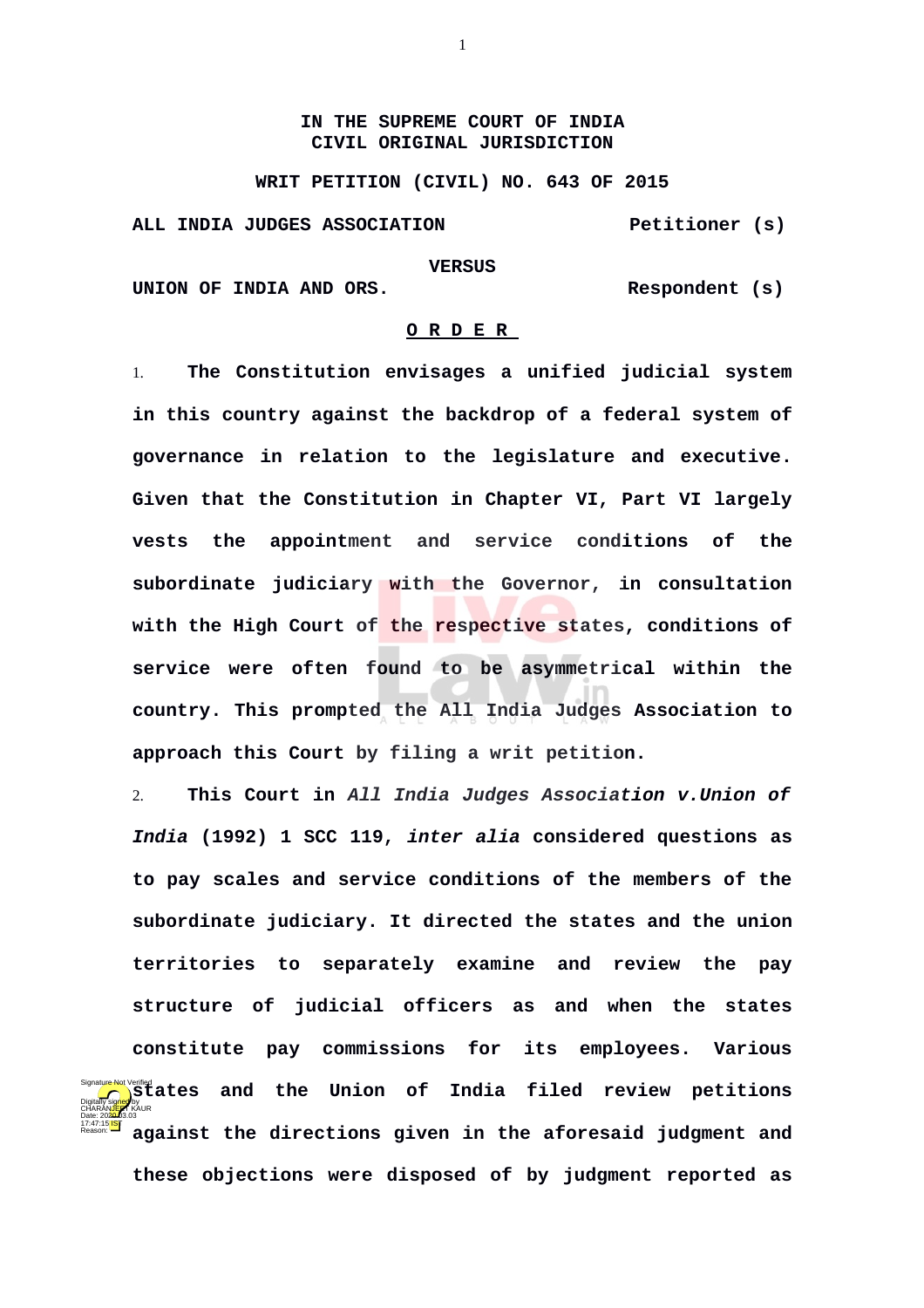*All India Judges Association* **v.** *Union of India* **(1993) 4 SCC 288. This Court specifically held that judicial service is not a service in the sense of 'employment' and judges are not employees. It held that parity in terms of conditions of service is to be maintained between the political executive, the legislators and the judges and between the judges and the administrative staff. The Court held that although service conditions were to be regulated by Rules made under Art. 309 to 312 of the Constitution, it does not mean that the judiciary will not have any say with respect to its service conditions. The Court, speaking through Sawant J., held,** 

> *"8. This distinction between the Judges and the members of the other services has to be constantly kept in mind for yet another important reason. Judicial independence cannot be secured by making mere solemn proclamations about it. It has to be secured both in substance and in practice. It is trite to say that those who are in want cannot be free. Self-reliance is the foundation of independence. The society has a stake in ensuring the independence of the judiciary, and no price is too heavy to secure it. To keep the Judges in want of essential accoutrements and thus to impede them in the proper discharge of their duties, is to impair and whittle away justice itself***."**

3. **The Court therefore recommended that the service conditions of the judicial officers should be laid down and reviewed from time to time by an independent Commission exclusively constituted for the purpose, and the composition of such Commission should reflect adequate**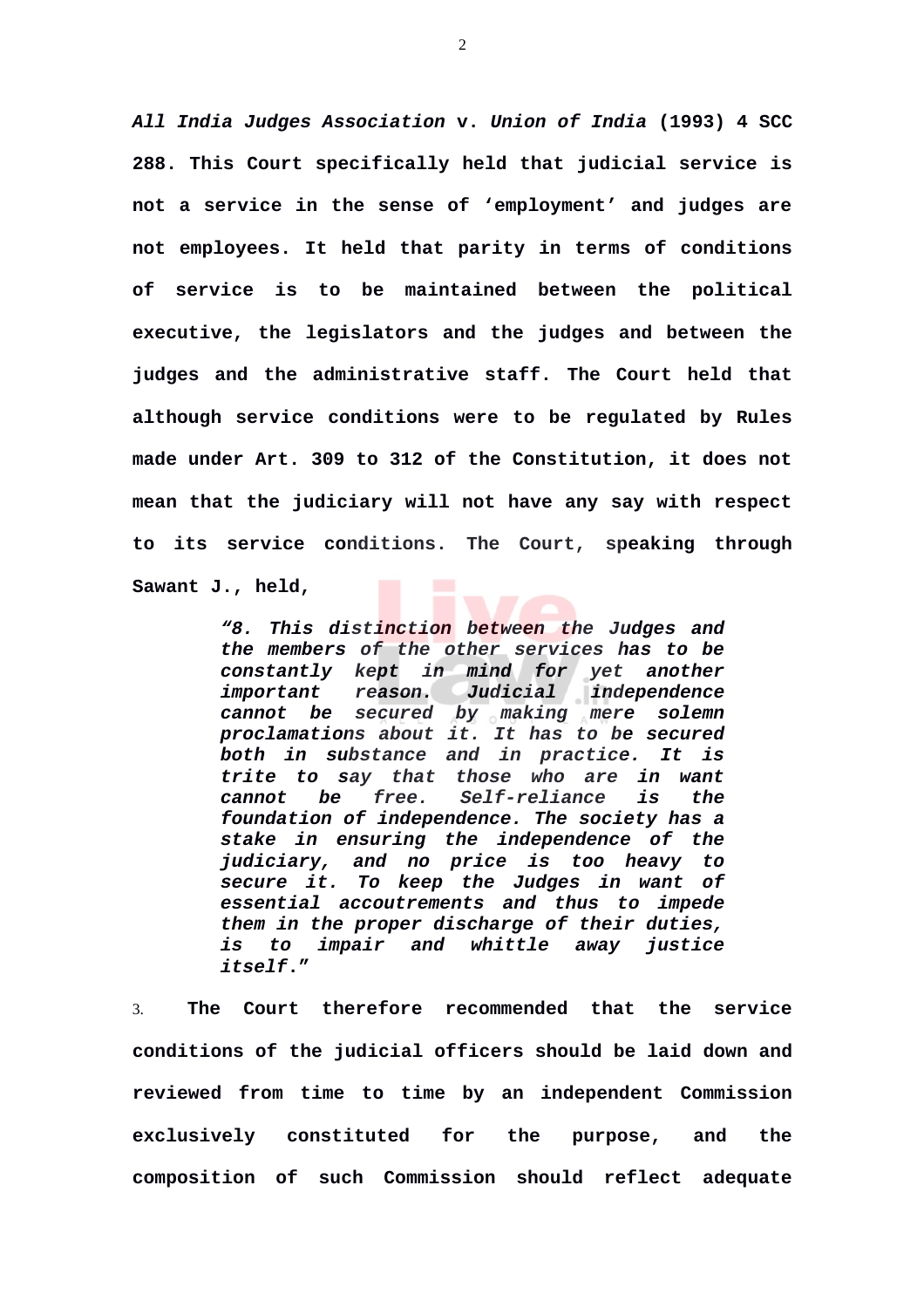**representation on behalf of the judiciary.**

4. **Pursuant to the directions of this Court, the Union of India appointed the first National Judicial Pay Commission on 21.03.1996, under the chairmanship of Shri Justice K J Shetty. The Justice Shetty Commission submitted a preliminary report on 31.01.1998 and a final report on 11.01.1999. In** *All India Judges Association* **v.** *Union of India* **(2002) 4 SCC 247, this Court accepted the recommendations made by the Shetty Commission with modifications made in the judgment. It also directed the Union of India and the states to implement the judgment and report compliance.**

5. **A perusal of the law reports for the subsequent years would indicate the number of times that this Court had to intervene to effectively get the recommendations of the Shetty Commission implemented. One would have expected that following a decade of directions, the executive would proactively setup another judicial pay commission since, in the meanwhile, a Sixth Pay Commission was set up and its recommendations implemented after modifications by the Union of India in respect of the public servants under the executive. However, the Court in** *All India Judges Association* **v.** *Union of India* **(2011) 12 SCC 677 was impelled to intervene and set up a Pay Commission under Justice E Padmanabhan, a retired High Court Judge. This was followed by a similar set of orders and judgments**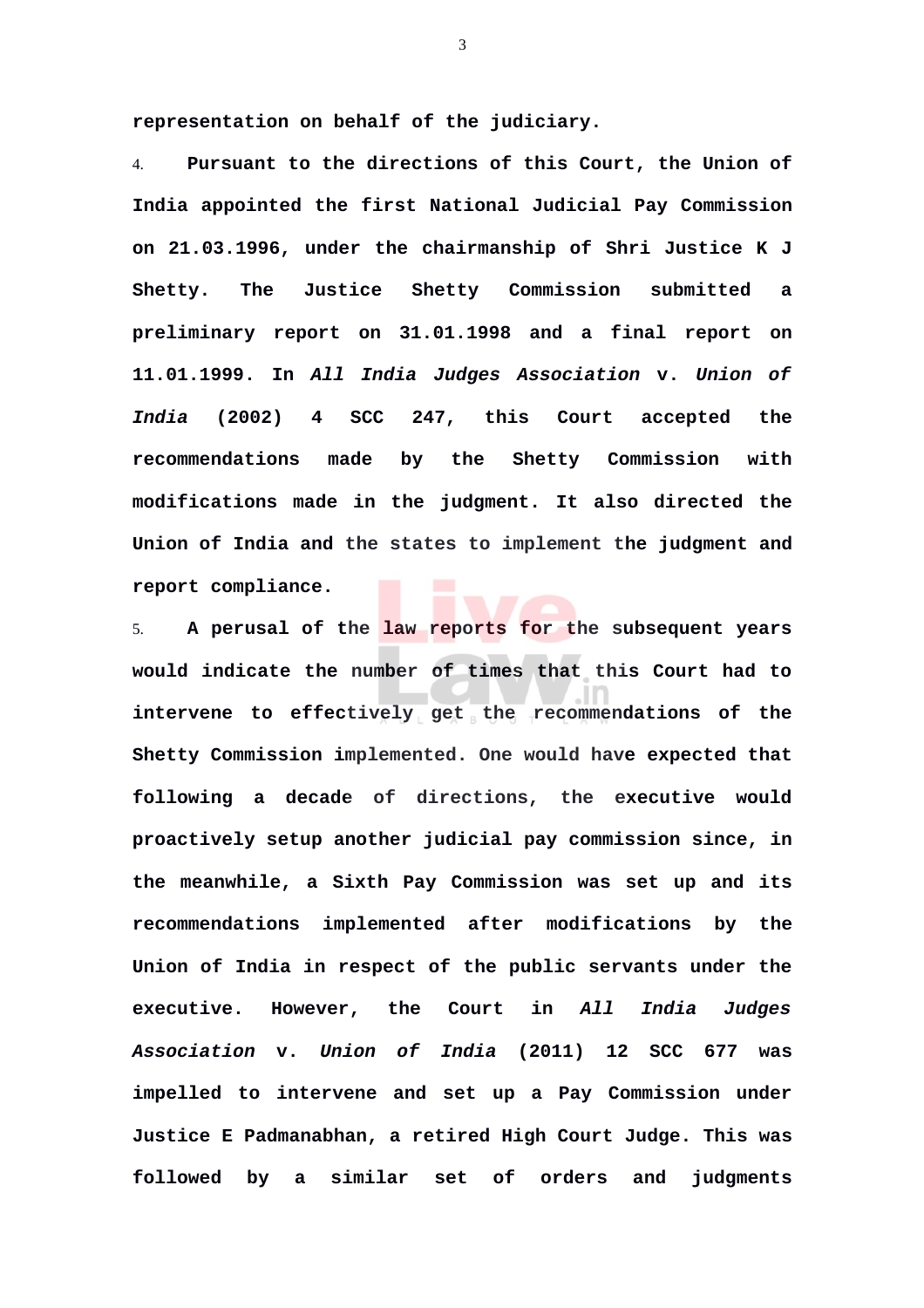**attempting to implement the recommendations of the report submitted by the Commission.** 

6. **In the present Writ Petition, the petitioner had again approached this Court by filing the present writ petition seeking the appointment of another Pay Commission and by order dated 9.5.2017, a Pay Commission under the chairmanship of Justice P Venkatarama Reddi, was constituted. The said Commission submitted its interim report on 09.03.2018 and the Court by order dated 27.03.2018, directed the official Respondents to implement the recommendations of the Commission with regard to interim relief.** 

7. **The Commission has now submitted its report with respect to the pay, pension and allowances of the Judicial Officers to this Court on 29.01.2020. It now falls upon the respective States and Union Territories to consider and implement the report. Over the years, it has been observed that the primary objection to the implementation various directions concerning the service conditions of the subordinate judiciary is an alleged paucity of financial resources. We hope that the same objections, which have been rejected by this Court in** *All India Judges Association* **v.** *Union of India* **(1993) 4 SCC 288, will not be re-agitated. The Court in the aforesaid judgment observed that compared to the other plan and non-plan expenditures, the financial burden caused on account of the directions**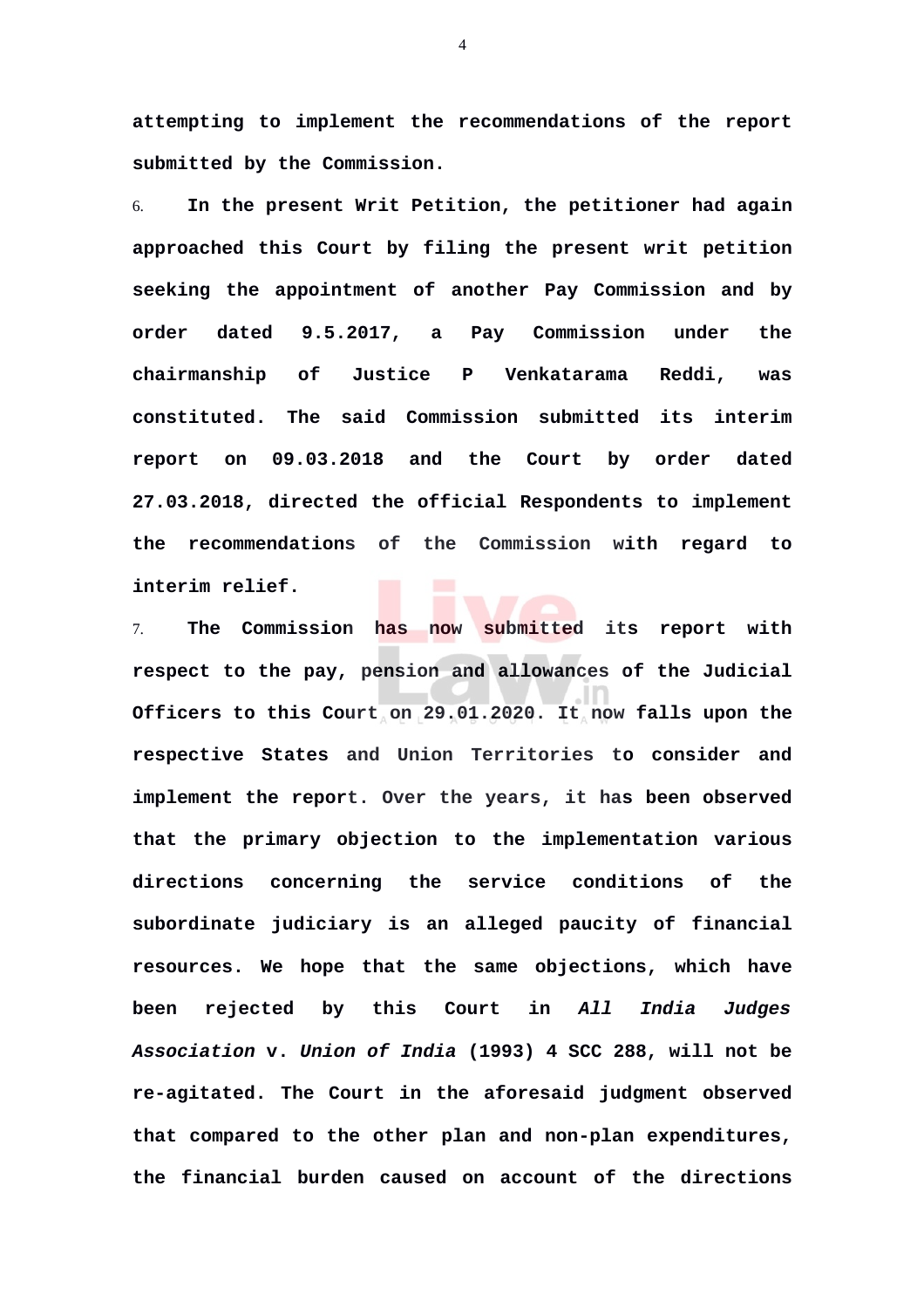**given therein are negligible.** 

**8. The following table demonstrates that the expenditure on account of High Court and subordinate courts in the respective states continues to be inadequate and negligible in comparison to its overall expenditure for the year 2018- 2019:**

**Rs.in crores**

| SI.<br>No.   | Name of the<br>State | High<br>Court | <b>Subordinat</b><br>e Courts | <b>Total</b> | <b>State Budget</b>           |                                    | $%$ to<br><b>Revenue</b><br><b>Expenditu</b><br>re | Percenta<br>ge<br><b>Total</b><br>Expenditu<br>re |
|--------------|----------------------|---------------|-------------------------------|--------------|-------------------------------|------------------------------------|----------------------------------------------------|---------------------------------------------------|
|              |                      |               |                               |              | Revenue<br><b>Expenditure</b> | <b>Total</b><br><b>Expenditure</b> |                                                    |                                                   |
| $\mathbf{1}$ | $\overline{2}$       | 3             | 4                             | 5            | 6                             | $\overline{7}$                     | 8                                                  | 9                                                 |
| 1            | Andhra<br>Pradesh    | 32.86         | 653.55                        | 686.41       | 1,26,339                      | 1,62,134                           | 0.54                                               | 0.42                                              |
| 2 @          | Assam                | 60.46         | 207.55                        | 268.01       | 82004.81                      | 2,91,593.74                        | 0.32                                               | 0.09                                              |
| 3@           | Arunachal<br>Pradesh | 5.27          |                               | 5.27         | 12,429.47                     | 18,177.07                          | 0.04                                               | 0.02                                              |
| 4 @          | Mizoram              | 12.48         | 22.86                         | 35.34        | 8,142.50                      | 10,402                             | 0.43                                               | 0.33                                              |
| 5 @          | Nagaland             | 7.83          | 12.16                         | 19.99        | 11,449.13                     | 16198.20                           | 0.17                                               | 0.12                                              |
| 6            | Bihar                | 152.09        | 643.58                        | 795.67       | 124896.81                     | 154655.14                          | 0.63                                               | 0.51                                              |
| 7            | Chhattisgarh         | 57.30         | 206.35                        | 263.65       | 80,370                        | 95072                              | 0.32                                               | 0.28                                              |
| 8            | Goa                  |               |                               |              | 11,795                        | 17,123                             |                                                    |                                                   |
| 9            | Gujarat              | 177.57        | 1011.77                       | 1189.34      | 1,39,153                      | 1,88,110                           | 0.85                                               | 0.63                                              |
| 10<br>\$     | Haryana              | 146.12        | 453.46                        | 599.58       | 85,334.81                     | 1,02,779.09                        | 0.70                                               | 0.58                                              |
| 11<br>\$     | Punjab               | 149.06        | 398.50                        | 547.56       | 82,317.96                     | 1,27,415                           | 0.66                                               | 0.43                                              |
| 12<br>\$     | Chandigarh           | 21.65         | 30.7                          | 52.36        | NA                            | <b>NA</b>                          | <b>NA</b>                                          | <b>NA</b>                                         |
| 13           | HP.                  | 38.07         | 118.92                        | 156.99       | 33,408.18                     | 43,625.16                          | 0.46                                               | 0.35                                              |
| 14           | 1 & K                | 56.08         | 159.60                        | 215.68       | 59,041.76                     | 1,04,718.27                        | 0.36                                               | 0.20                                              |
| 15           | <b>Iharkhand</b>     | 83.23         | 324.58                        | 407.81       | 62,513.41                     | 80,623.41                          | 0.65                                               | 0.50                                              |
| 16           | Karnataka            | 633.92        | 770.37                        | 1404.29      | 1,65,702                      | 2,06,268                           | 0.84                                               | 0.68                                              |
| 17           | Kerala               | 135.08        | 587.65                        | 722.73       | 1,13,033.57                   | 1,24,678.88                        | 0.63                                               | 0.57                                              |
| 18           | MP                   | 133.67        | 821.57                        | 955.24       | 1,51,022.46                   | 1,80,279.24                        | 0.63                                               | 0.52                                              |
| $19*$        | Maharashtra          | 248.08        | 1303.15                       | 1551.23      | 3,01,460                      | 3,73,235                           | 0.51                                               | 0.42                                              |
| 20           | Manipur              | 13.94         | 14.17                         | 28.11        | 12,189.97                     | 16,650.79                          | 0.23                                               | 0.16                                              |
| 21           | Meghalaya            | 15.12         | 12.50                         | 27.62        | 12,036.50                     | 43,437                             | 0.22                                               | 0.06                                              |
| 22           | Odisha               | 76.71         | 428.93                        | 505.64       | 91,327.85                     | 1,20,125                           | 0.55                                               | 0.42                                              |
| 23           | Rajasthan            | 132.69        | 965.38                        | 1098.07      | 1,73,008.92                   | 2,12,259                           | 0.63                                               | 0.51                                              |
| 24           | Sikkim               | 16.86         | 16.83                         | 33.69        | 5,881.02                      | 7685                               | 0.57                                               | $ 0.43\rangle$                                    |
| 25           | Tamil Nadu           | 259.35        | 970.23                        | 1229.58      | 1,99,937.92                   | 2,48,360                           | 0.61                                               | $ 0.49\rangle$                                    |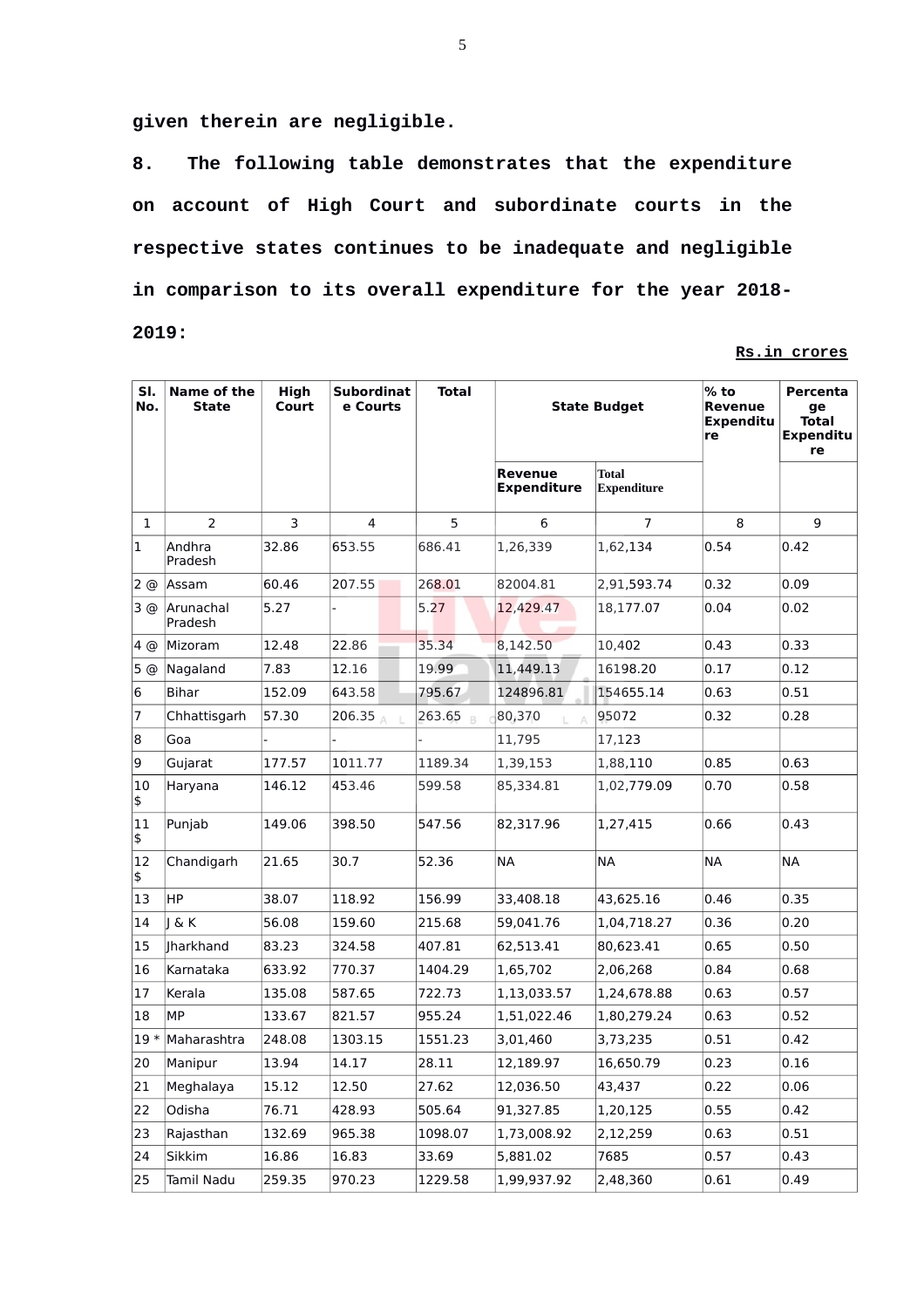| 26 | Tripura      | 25.46    | 95.58     | 121.04    | 12,801.14    | 16,380.80     | 0.94 | 0.73 |
|----|--------------|----------|-----------|-----------|--------------|---------------|------|------|
| 27 | Uttarakhand  | 42.67    | 149.14    | 191.81    | 34.726.63    | 43.460.93     | 0.55 | 0.44 |
| 28 | UP           | 289.21   | 1325.41   | 1614.62   | 3,32,774.06  | 4,49,573.29   | 0.48 | 0.35 |
| 29 | West Bengal  | 116.79   | 1025.23   | 1142.12   | 1,60,150     | 2,26,937      | 0.71 | 0.50 |
| 30 | Telengana    | 137.27   | 361.67    | 498.94    | 1,19,026.93  | 1,61,856.53   | 0.41 | 0.30 |
| 31 | Delhi        | 261.57   | 783.95    | 1045.52   | 39,893.90    | 50.200        | 2.62 | 2.08 |
|    | <b>Total</b> | 3,538.46 | 13,875.34 | 17,413.91 | 28,44,168.71 | 38,94,0120.54 | 0.61 | 0.44 |

@ The State of Assam, Arunachal Pradesh, Mizoram, Nagaland have Benches of Gauhati High Court.

Includes expenditure of Goa Bench.

\$ Punjab contributes 47.05%, Haryana 46.12% and Chandigarh 6.83% to the toal expenditure.

Expenditure on Haryana & Punjab High Court is borne by Punjab, Haryana & Chandigarh and has been divided amongst them.

9. **We are informed that the report which is presented to this Court on 29.01.2020 is already on the website of the Second National Judicial Pay Commission and therefore in public domain. The respective state governments and Union Territories are directed to file their responses with respect to each recommendation, if any, within a period of four weeks from today. If any of the parties fail to file such response, it will be presumed that they have no objections to the recommendations made by the Commission. We expect that the recommendations of the Commission will be implemented proactively.**

10. **Mr. P.S Narasimha, Ld. Senior Counsel has been assisting the Commission. We appoint him as** *amicus curiae* **to assist this Court and also appoint Shri K. Parameshwar as an** *amicus curiae* **to assist him***.* **The respective State Governments are directed to serve their responses to the Registry of this Court as well as** *amicus curiae* **within stipulated period. The** *amici* **shall consolidate the views of**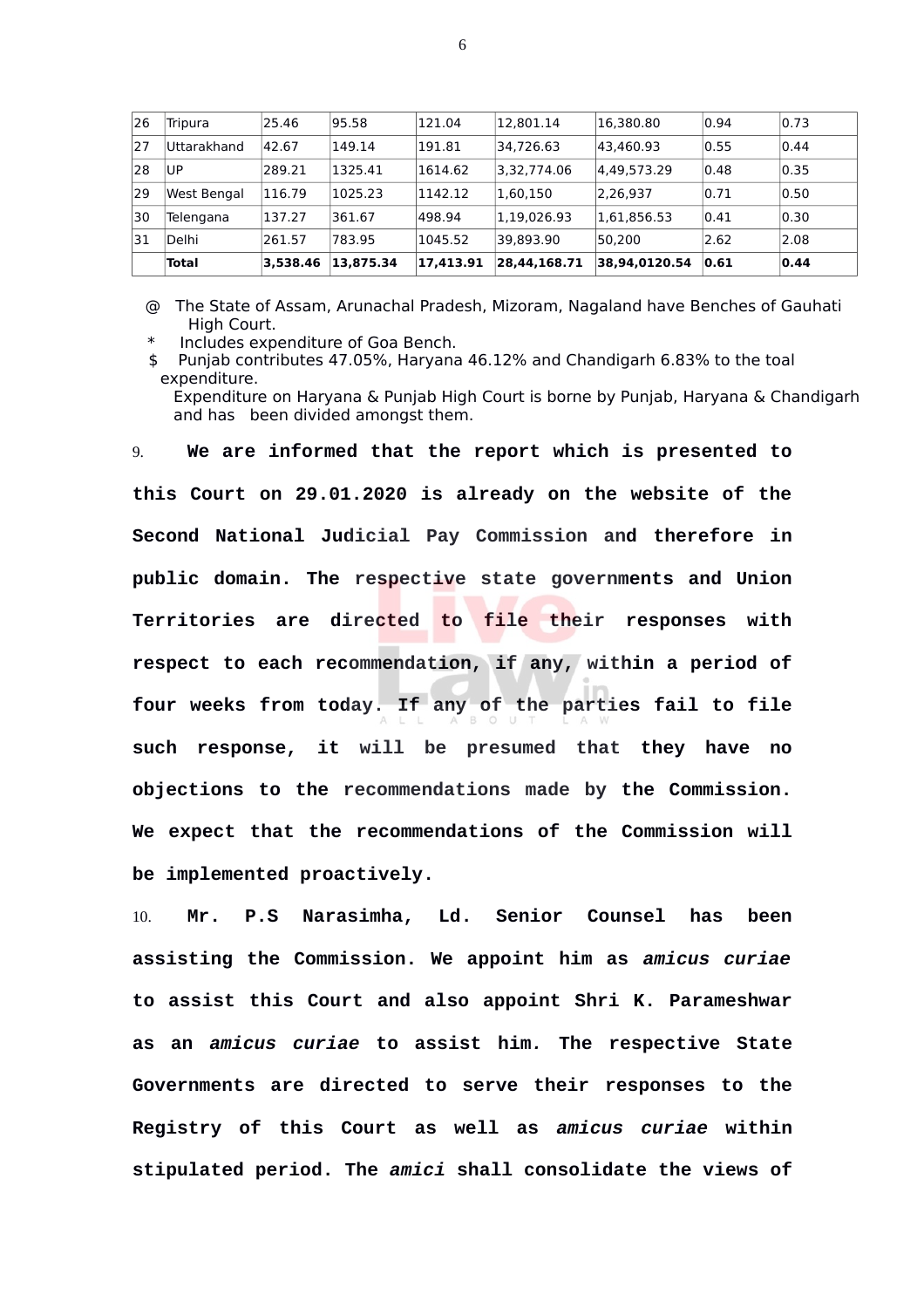**the states and give their suggestions to the Court. They shall also consider what institutional mechanisms can be put in place to ensure that this Court is not compelled to intervene every time in respect of pay scales and conditions of service in respect of the subordinate judiciary. The Law Secretary, Union of India may also give his suggestions in this regard to the** *amici***.**

**11. The States shall be represented by the Chief Secretaries. We request the Advocates General of the respective States to appear in the matter.**



**New Delhi February 28, 2020**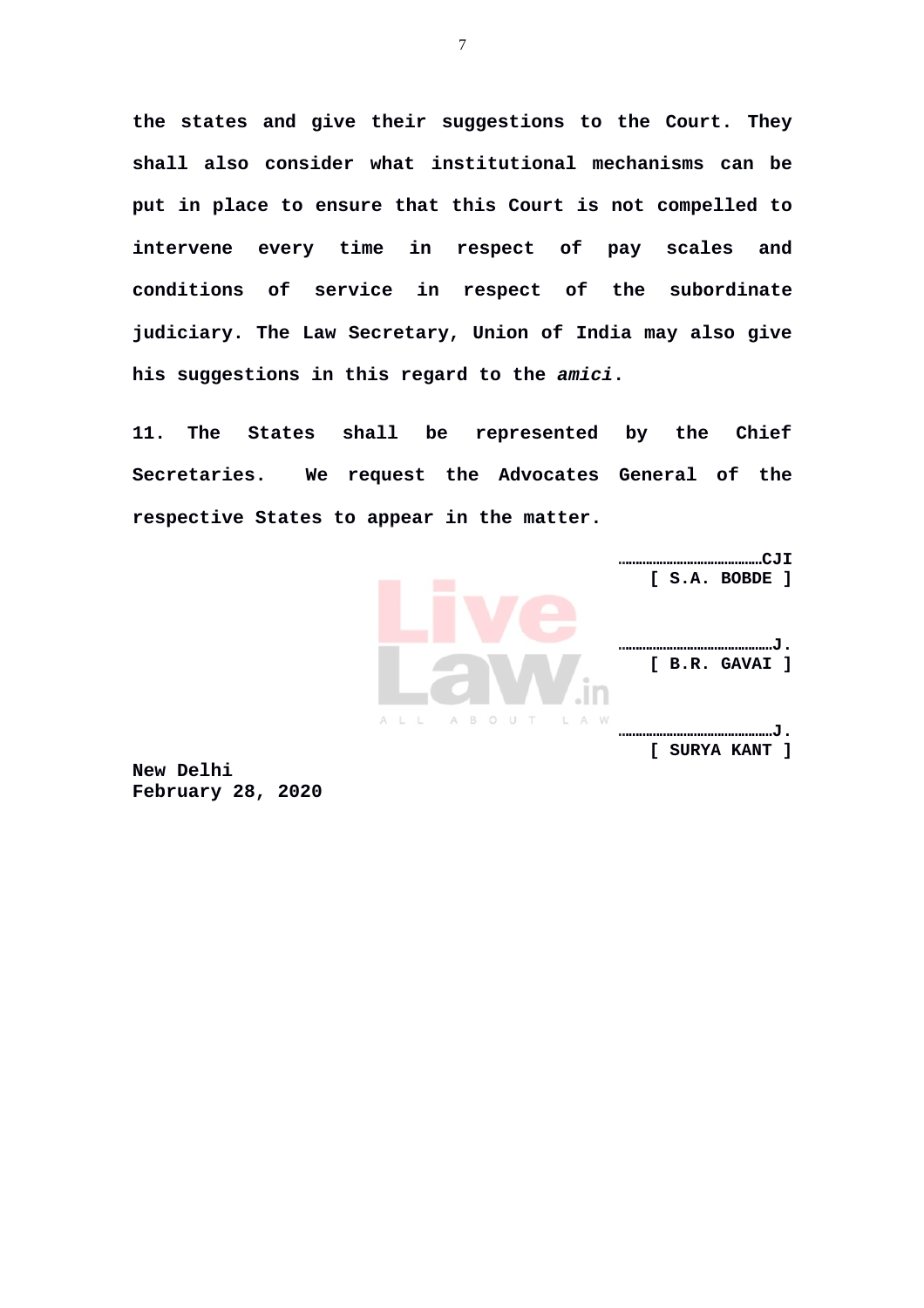**ITEM NO.32 COURT NO.1 SECTION X S U P R E M E C O U R T O F I N D I A RECORD OF PROCEEDINGS Writ Petition(s)(Civil) No(s). 643/2015** ALL INDIA JUDGES ASSOCIATION<br>VERSUS *VERSUS* **UNION OF INDIA & ORS. Respondent(s) (NAME OF SHRI P.S. NARASIMHA, ADDL. SOLICITOR GENERAL TO BE SHOWN IN THE CAUSE LIST IA No. 125439/2018 - INTERVENTION APPLICATION IA No. 169826/2019 - INTERVENTION/IMPLEADMENT IA No. 165066/2019 - INTERVENTION/IMPLEADMENT IA No. 18284/2020 - INTERVENTION/IMPLEADMENT IA No. 1/2015 - PERMISSION TO FILE SYNOPSIS AND LIST OF DATES) Date : 28-02-2020 This matter called on for hearing today. CORAM : HON'BLE THE CHIEF JUSTICE HON'BLE MR. JUSTICE B.R. GAVAI HON'BLE MR. JUSTICE SURYA KANT Mr. P.S. Narsimha, Sr. Adv. (AC) For Petitioner(s) Mr. Gourab Banerji, Sr. Adv. Ms. Mayuri Raghuvanshi, AOR Mr. Vyom Raghuvanchi, Adv. Mr. Sangya Negi, Adv. For Respondent(s) Mr. Mukesh Kumar Maroria, AOR Ms. Preetika Dwivedi, AOR Mr. Sudhanshu S. Choudhari, AOR Mr. Aniruddha P. Mayee, AOR Mr. A. Rajarajan, Adv. Mr. Sanjeev Kr. Choudhary, Adv. Mr. Jaideep Gupta, Sr. Adv. Mr. Kunal Chatterji, AOR Mr. Maitrayee Banerjee, Adv. Mr. Pravar Veer Misra, Adv. Mr. Apoorv Kurup, AOR Mr. Annam D.N. Rao, AOR Mr. Annam Venkatesh, Adv. Mr. Rahul Mishra, Adv. Ms. Sangeetha, Adv. Ms. Avni Sharma, Adv. Ms. Ananya Kandelwal, Adv. Mr. P.I. Jose, AOR Mr. Prashant K Sharma, Adv. Mr. Jenis Francis, Adv.**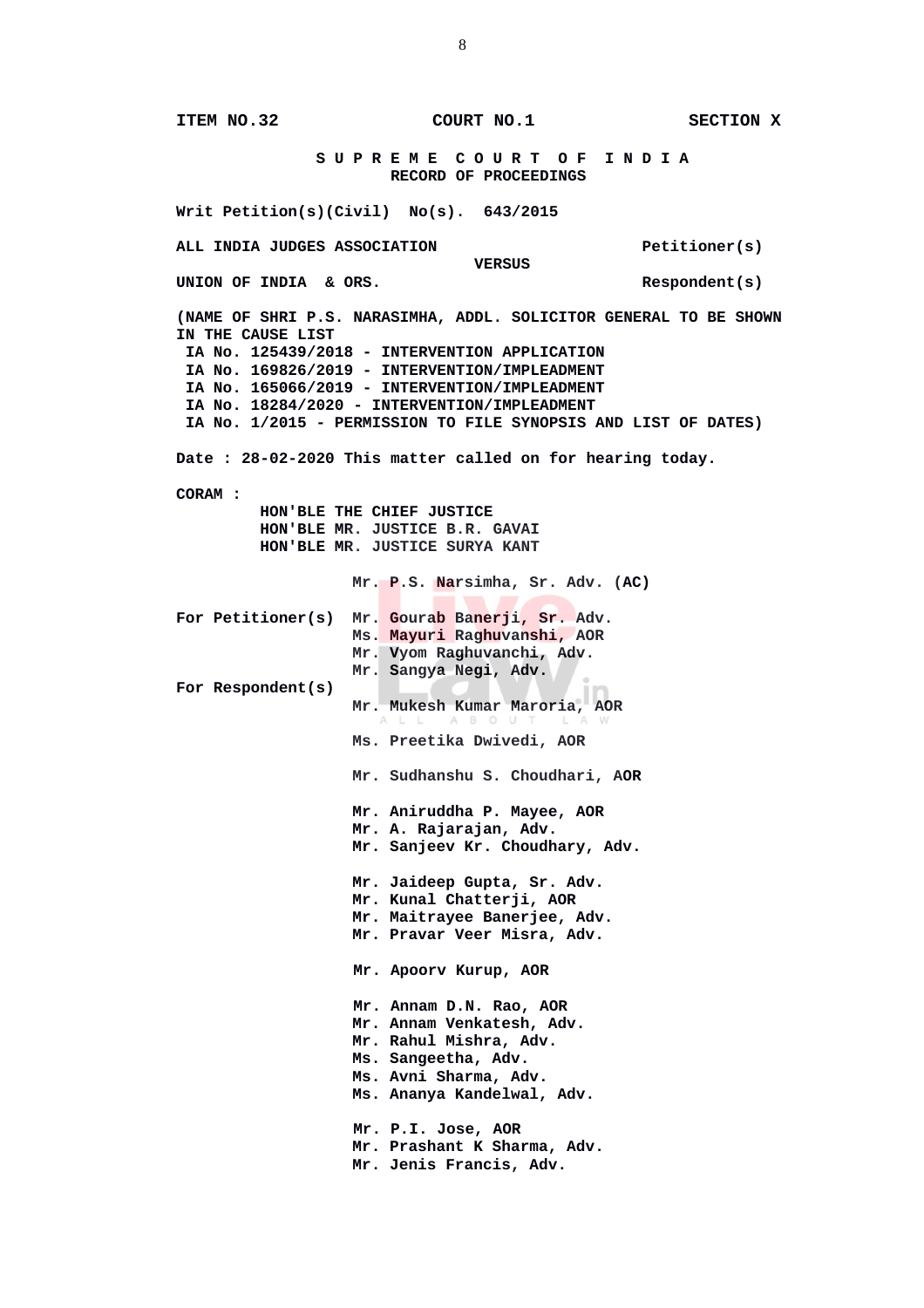**Ms. Sneha Kalita, AOR Mr. Naresh K. Sharma, AOR Mr. Sanjai Kumar Pathak, AOR Ms. Shashi Pathak, Adv. Mr. Arvind Kumar Tripathi, Adv. Ms. Shubhali Pathak, Adv. Mr. Nikhil Goel, AOR Ms. Naveen Goel, Adv. Mr. Vinoy Mathew, Adv. Mr. Dushyant Sarna, Adv. Ms. Pragati Neekhra, AOR Mr. Anupam Raina, AOR Mr. Sunando Raha, Adv. Mr. Krishnanand Pandeya, AOR Mr. Ambhoj Kr. Sinha, Adv. Mr. T.G. Narayanan Nair, AOR Mr. Amit Sharma, Adv. Mr. A. Radhakrishnan, AOR Mr. Arjun Garg, AOR Mr. Devansh Srivastava, Adv. Mr. Sibo Sankar Mishra, AOR Mr. Ashok Mathur, AOR** .ın  **Mr. Mukul Kumar, AOR** L A W **Ms. Aruna Mathur, Adv. Mr. Avneesh Arputham, Adv. Ms. Anuradha Arputham, Adv. Ms. Geetanjali, Adv. For M/S. Arputham Aruna And Co, AOR Mr. Mukesh K. Giri, AOR Mr. G. Prakash, AOR Mr. Jishnu M.L., Adv. Mrs. Priyanka Prakash, Adv. Mrs. Beena Prakash, Adv. Mr. Shuvodeep Roy, AOR Mr. Pratap Venugopal, Adv. Ms. Surekha Raman, Adv. Mr. Parushottam K Jha, Adv. Ms. Ayushi Gaur, Adv. Mr. Akhil Abraham Roy, Adv. For M/S. K J John And Co, AOR Ms. Deepanwita Priyanka, Adv. Ms. Hemantika Wahi, AOR (NP) Mr. Vikas Mahajan, AAG, HP**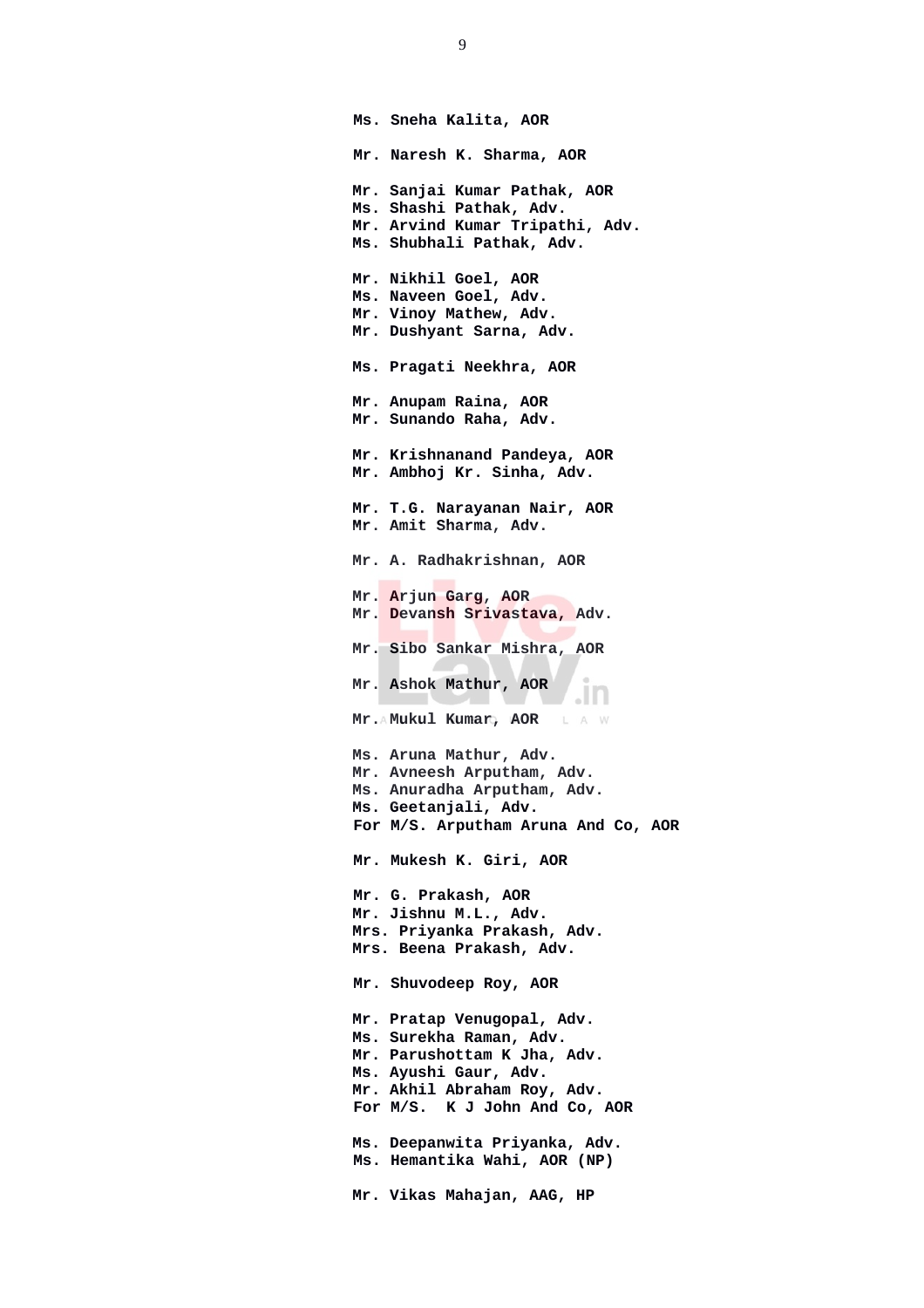**Mr. Aakash Varma, adv. Mr. Anil Kumar, Adv. Mr. Vinod Sharma, AOR Mr. Vishal Arun, AOR Mr. V.N. Raghupathy, AOR Mr. Manendra Pal Gupta, Adv. Mr. Nishant Ramakantrao Katneshwarkar, AOR Mr. Ranjan Mukherjee, AOR Mr. Avijit Mani Tripathi, Adv. Mr. Upendra Mishra, Adv. Mr. T.K. Nayak, Adv. Mr. K.V. Kharlyngdoh, Adv. Mr. Deniel Stone Lyngdoh, Adv. Mr. P.S. Negi, Adv. Ms. K. Enatoli Sema, AOR Mr. Amit Kumar Singh, Adv. Mr. Shibashish Misra, AOR Mr. D. Reddy, Adv. Mr. Chandan Kumar Mandal, Adv. Mr. Devendra Singh, AOR Ms. Ruchi Kohli, AOR Mr. Raghuvendra Kumar, adv. Mr. Narendra Kumar, AOR Mr. Anand Dubey, Adv.** .ın  **Mr. Abhisth Kumar, AOR Mr. Tanmaya Agarwal, Adv. Ms. Rachana Srivastava, AOR Mr. Wrick Chatterjee, Adv. Ms. Smriti Dua, Adv. Mr. Parijat Sinha, AOR Mr. K.V. Jagdishvaran, Adv. Ms. G. Indira, AOR Mrs. Anil Katiyar, AOR Mr. V.G. Pragasam, AOR Mr. S. Prabhu Ramasubramanian, Adv. Mr. S.Manuraj, Adv. Mrs. Anjani Aiyagari, AOR Mr. Ankur Kashyap, AOR Mr. Gopal Jha, AOR Mr. Manjeet Jha, Adv. Mr. Ranjeet Kumar Jha, Adv. Ms. Divya Sharma, Adv. Ms. Gurnoor Kaur, Adv.**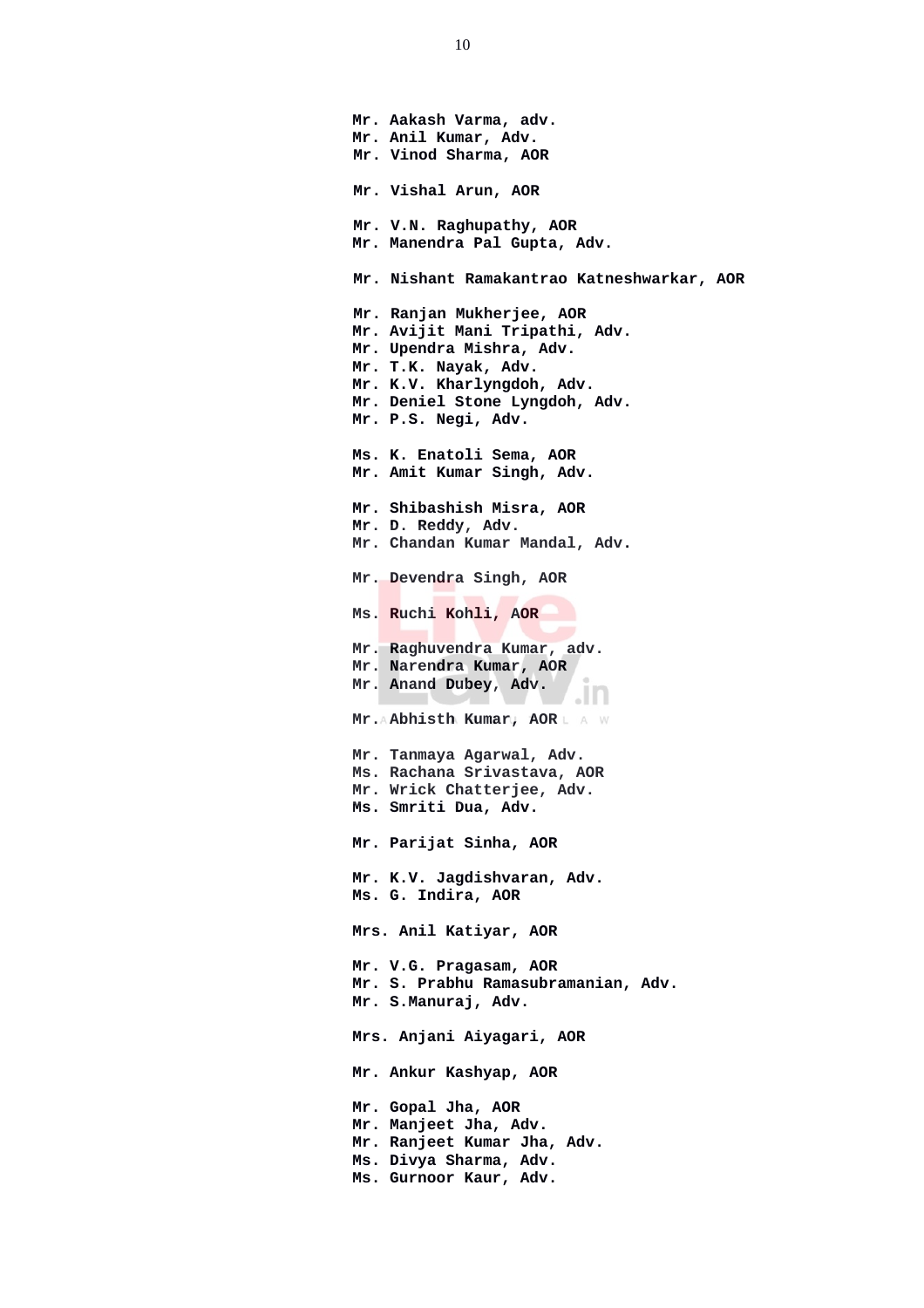**Mr. Pravin H Parekh, Sr. Adv. Mr. K. Raj, Adv. Ms. Tanya Chaudhary, Adv. Ms. Pratyusha Priyhadarshini, Adv. Ms. Nitika Pandey, Adv. Mr. Nikhil Ramdev, Adv. Ms. Ashna Bhatnagar, Adv. Mr. Kshatrshal Raj, Adv. For M/S. Parekh & Co., AOR Mr. Sanjay Kumar Tyagi, AOR Mr. Yashvi Virendra, Adv. Ms. Ranjeeta Rohatgi, AOR Mr. ANS Nadkarni, Ld. ASG Ms. V. Mohana, Sr. Adv. Ms. Rashmi Malhotra, Adv. Mr. D.L. Chidanand, Adv. Ms. Swarupma Chaturvedi, Adv. Ms. Ankita Sharma, Adv. Mr. K. Chandra Mohan, Adv. Mr. Arvind Kumar Sharma, Adv. Mr. B.V. Balaramdas, Adv. Ms. Radhika Chaturvedi, Adv. Mr. Hitesh Kumar Sharma, Adv. Mr. S.K. Rajora, Adv. Mr. Akhileshwar Jha, Adv. Ms. Madhumita P., Adv. Ms. Pinky Anand, Ld. ASG Mr. S.W.A. Qadri, Sr. Adv. Mr. R.R. Rajesh, Adv.** Ms. A Sunita Sharma, Adv. A W **Mr. R.R. Rajesh, Adv. Mr.Lara Siddique, Adv. Mr. R.R. Rajesh, Adv. Mr. Arun Kumar Yadav, Adv. Mr. Raj Bahadur Yadav, Adv. Mr. G.N. Reddy, AOR Mr. T. vijaya Bhaskar Reddy, Adv. Mr. Digvijay Harichandan, Adv. Mr. Rahul Chitnis, Adv. Mr. Aaditya A Pande, Adv. Mr. Sushil Karanjkar, Adv. Mr. Sachin Patil, AOR Dr. Rajesh Pandey, Adv. Ms. Shweta Mulchandani, Adv. Mr. Mahesh Pandey, Adv. Ms. Tanuja Manjari Patra, Avd. Ms. Aswathi M.K., AOR Mr. Suhaan Mukerji, Adv. Mr. Vishal Prasad, Adv. Mr. Amit Verma, Adv. Mr. Abhishek Manchanda, Adv. For M/s. PLR chambers & co.**